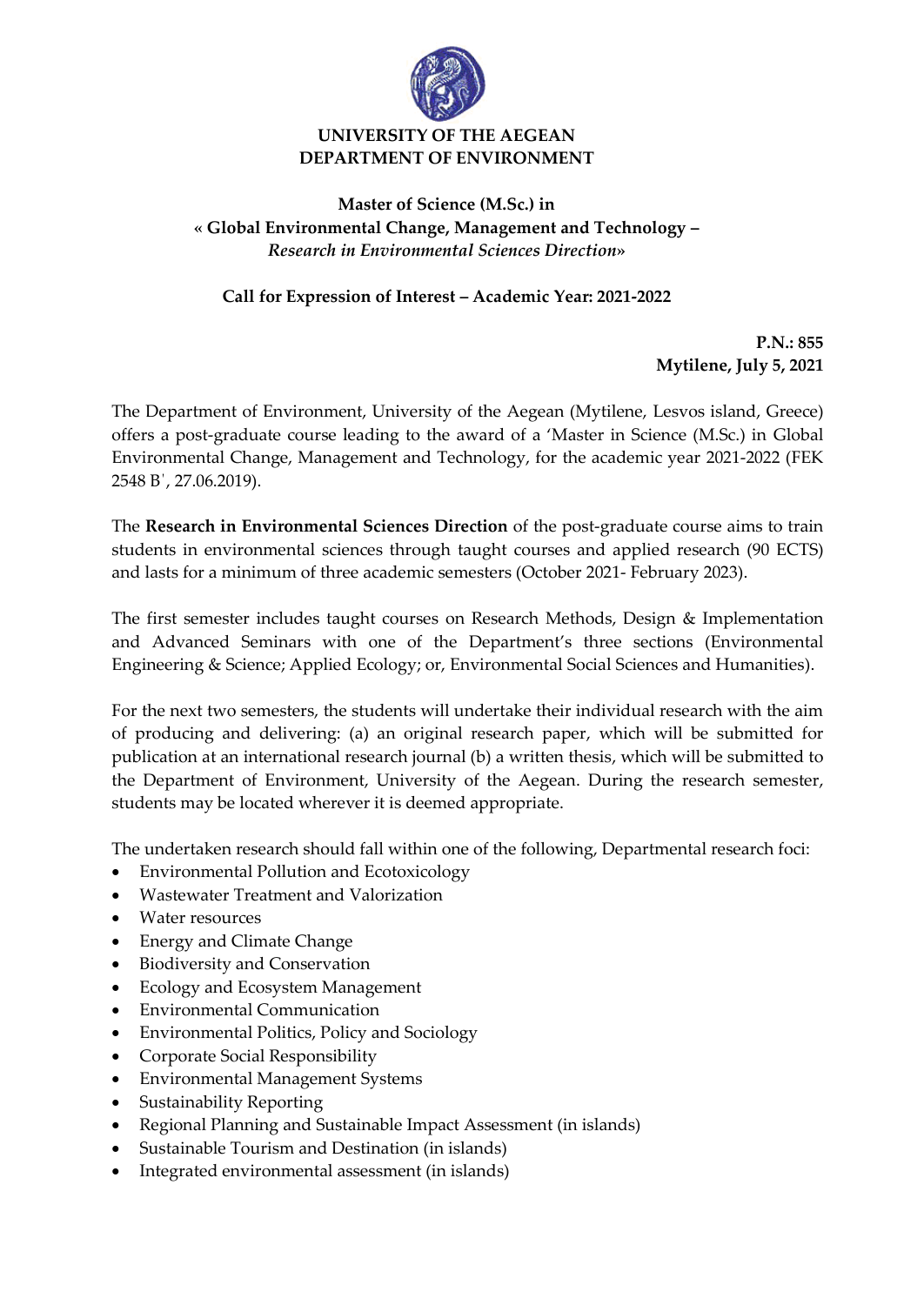Applicants should either hold a Higher Education (University or Technical Education) degree in a relevant discipline or should have finished their undergraduate studies by M.Sc.'s commencement date. Applicants holding degrees awarded from non-Greek institutions have to submit a DOATAP validation certificate either during the expression of interest procedure or anytime during the entire duration of their studies, but definitely before completing the Program (February 2023).

All expressions of interest will be initially evaluated by an Evaluation Committee on a number of criteria such as: degree classification/mark; undergraduate thesis classification/mark; publications in scientific journals; oral presentation in scientific conferences; research-oriented work experience; and, reference letters. Suitable applicants will be invited to an interview, either in person or through teleconferencing, **the second half of September. Regarding the exact date of the interviews, applicants will be informed by the secretariat**

The Deadline for the submission of Expressions of Interest is **September 12, 2021 (23:59).**

Supporting Documents

- 1. Template for the Expression of Interest
- 2. Complete CV
- 3. Official transcript of academic degree (or, an officially stamped affirmation that the applicant will produce the official transcript of his/her degree before formal enrolment with the course).
- 4. An officially stamped transcript of the academic degree (which should include the exact average mark of the degree).
- 5. Scientific papers, presentations or distinctions (If any)
- 6. An extended abstract of their under-graduate/other thesis
- 7. Proof of professional or research experience (if any)
- 8. A photocopy of passport/identity card.
- 9. Two reference letters (form available through the webpage\* –do **not** use any other form!), one of which should come from the applicant's former academic tutors.
- 10. Official proof of knowledge of the English language (B2 level or higher)
- 11. Official proof of knowledge of any international language
- 12. Finally, candidates may submit any other information which, in their view, might further support their expression of interest, so that the Evaluation Committee can more completely assess their candidateship.

Up to 60 students will be admitted to the three directions of the M.Sc. Program for the year 2021-2022. Successful applicants are required to deposit a  $\epsilon$ 1,500 tuition fees for the entire duration of the Program: (a)  $\epsilon$ 500 as an advance payment with the acceptance of the position by the candidate, which is not refundable in case of non-attendance, (b) €500 until 28/02/2022 and (c) €500 until 30/6/2022.

The Expressions of Interest shall be submitted either to the Secretariat Office or through [https://nautilus.aegean.gr,](https://nautilus.aegean.gr/) following the instructions provided by [https://nautilus.aegean.gr/applicant\\_manual.pdf](https://nautilus.aegean.gr/applicant_manual.pdf)

For the template for the Expression of Interest and any other information, please visit/contact: **Master of Science in « Global Environmental Change, Management and Technology» University of the Aegean, Department of Environment, University Hill, 81100, Mytilene, Lesvos Island, Greece tel.: 22510.36246 – 22510.36212, fax: 22510.36209 E-mail:** [mscglobalchange@env.aegean.gr](mailto:mscglobalchange@env.aegean.gr)